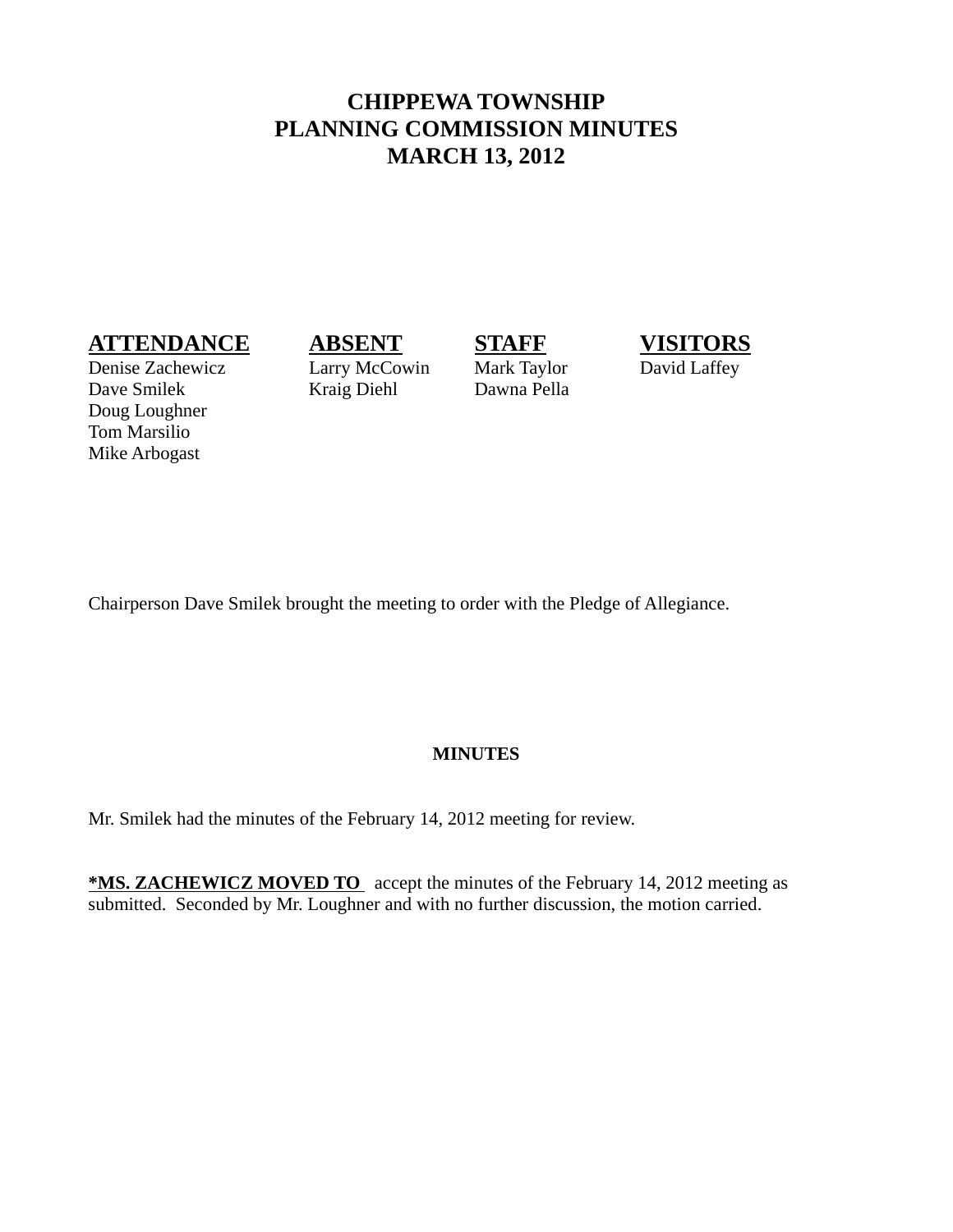## **ITEMS FOR DISCUSSION**

**1. CESSNA HOSPITALITY ASSOCIATION CONDITIONAL USE -** David Laffey was in attendance to represent the Cessna Hospitality Association. The proposed 3 story, 79 room microtel would be built on the southeast corner of Darlington Road and Cessna Drive. This 2.28 acres of property is zoned Special Growth and Airport Overlay.

The Planning Commission had several questions, such as signage, room availability and exterior features.

Of the 79 rooms, approximately 30 rooms would be available to students for extended stay. There would also be a conference room, exercise room, and a breakfast area.

Mr. Taylor stated that the plan review would be completed by Jim Culler, our engineer from Michael Baker's office by next month's meeting.

Mr. Laffey said that they would like to break ground as soon as the final plans are reviewed.

**\*MS. ZACHEWICZ MOVED TO** recommend to the Supervisors approval of the Cessna Hospitality Association Conditional Use. Seconded by Mr. Arbogast, the motion carried unanimously.